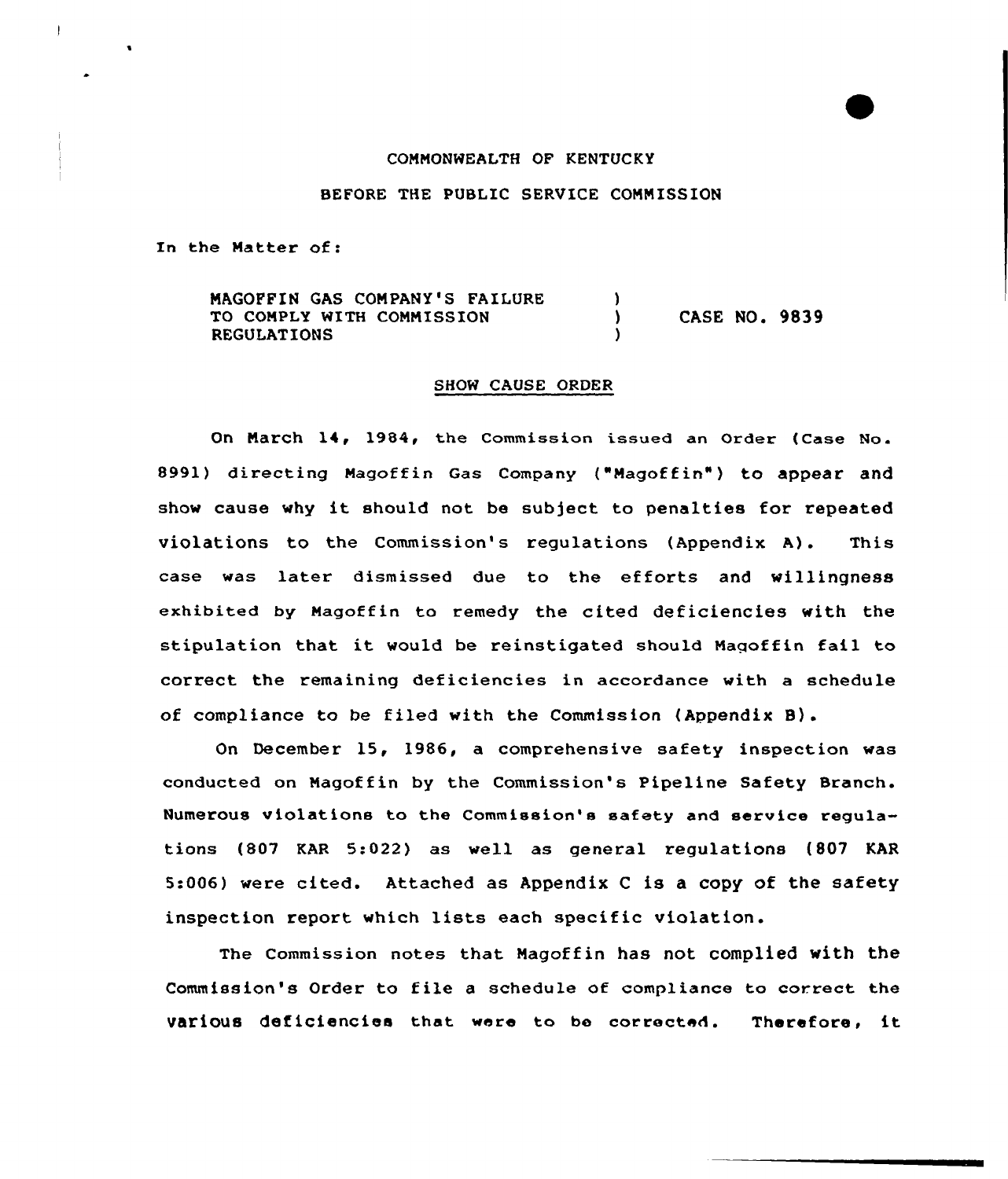appears that, as in 1984, Nagoffin disregarded the Commission's regulations concerning the safe operation of a gas utility.

After reviewing the record, the Commission is of the opinion and hereby finds that Nagoffin should appear before the Commission to show cause why it should not be fined for repeated violations of the Commission's regulations and present evidence that depicts Nagoffin's schedule to correct those violations listed in Appendices A, B, and <sup>C</sup> of this Order.

IT IS THEREFORE ORDERED that Magoffin shall appear on February 17, 1987, at 1:30 p.m., Eastern Standard Time, in Hearing Room <sup>42</sup> of the Commission's offices to show cause why it should not be fined for violations to the Commission's regulations and to demonstrate corrective actions it intends to take to comply with the regulations.

Done at Frankfort, Kentucky, this 28th day of January, 1987.

PUBLIC SERVICE CONNISSION

Vice Chairman

William & ssioner

ATTEST:

Executive Director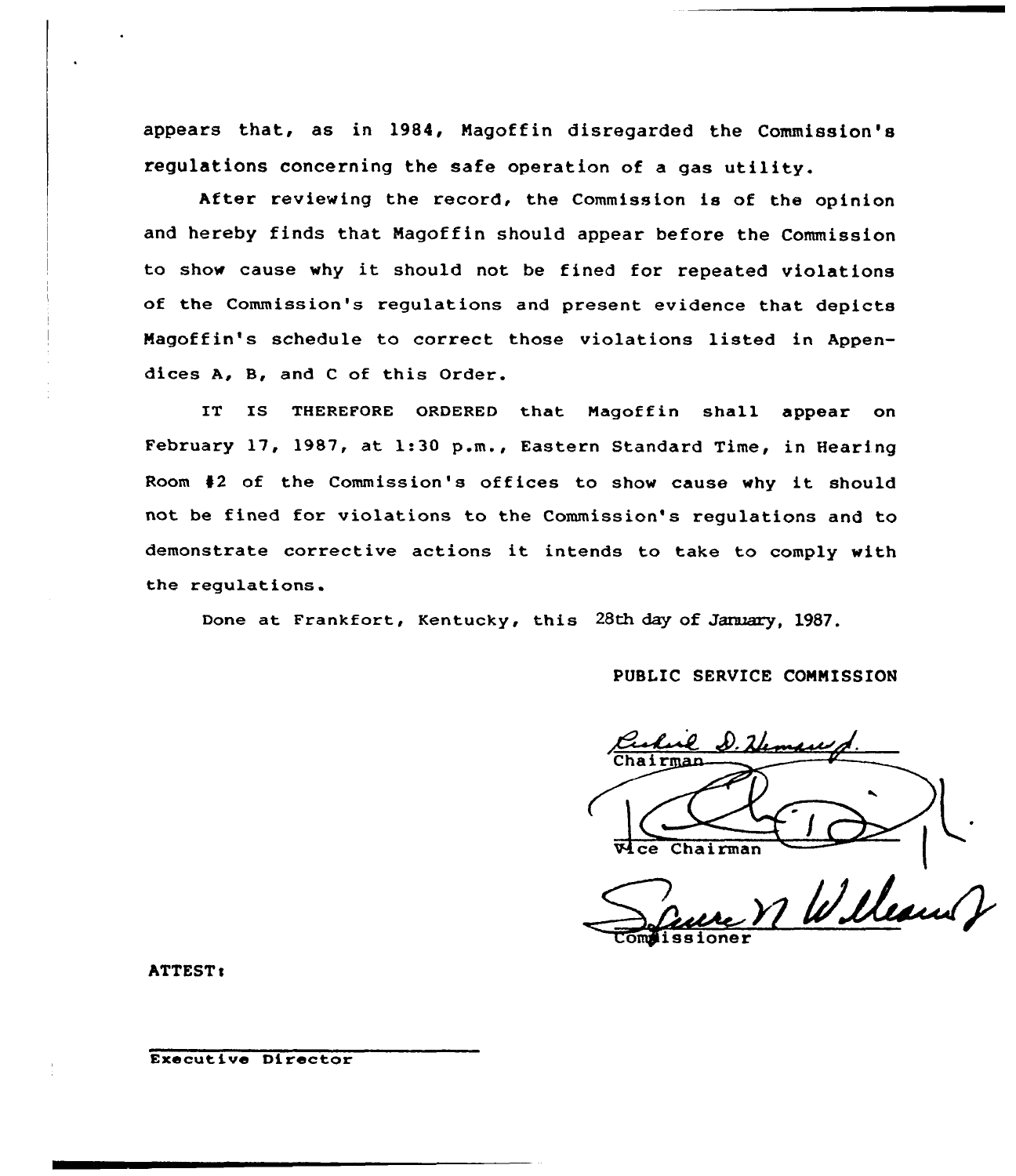#### CONNONWEALTH OF KENTUCKY

## BEFORE THE PUBLIC SERVICE CONNISSION

In the Matter of:

PUBLIC SERVICE CONNISSION )  $\overline{y}$   $\overline{y}$   $\overline{y}$   $\overline{y}$   $\overline{y}$   $\overline{y}$   $\overline{y}$   $\overline{y}$   $\overline{y}$   $\overline{y}$   $\overline{y}$   $\overline{y}$   $\overline{y}$   $\overline{y}$   $\overline{y}$   $\overline{y}$   $\overline{y}$   $\overline{y}$   $\overline{y}$   $\overline{y}$   $\overline{y}$   $\overline{y}$   $\overline{y}$   $\overline{y}$   $\overline{$ NAGOFFIN GAS CONPANY )

#### SHOW CAUSE ORDER

<sup>A</sup> routine inspection of Naqoffin Gas Company ("Magoffin") was conducted on December 19, 1983. Magoffin's customers are located primarily in the communities of Royalton and Ivyton, Kentucky. There are approximately 50 customers in these two communities. Deficiencies observed during this and previous inspections ares

Title i9 CFR, Part 192.14(a), prepare and follow a written procedure to perform proper tests to determine if the pipeline is in a satisfactory condition for safe operations.

192.14(b), keep records of appropriate tests, repairs, replacements and alterations of the system for the life of the pipeline.

192.197, provide records of service regulators that ccmply with the requirements of this subpart.

192.201< provide records showing a system relief valve for a system pressure that is less than 12 paig to insure that pressure cannot exceed the maximum allowable operating pressure plus 50 percent.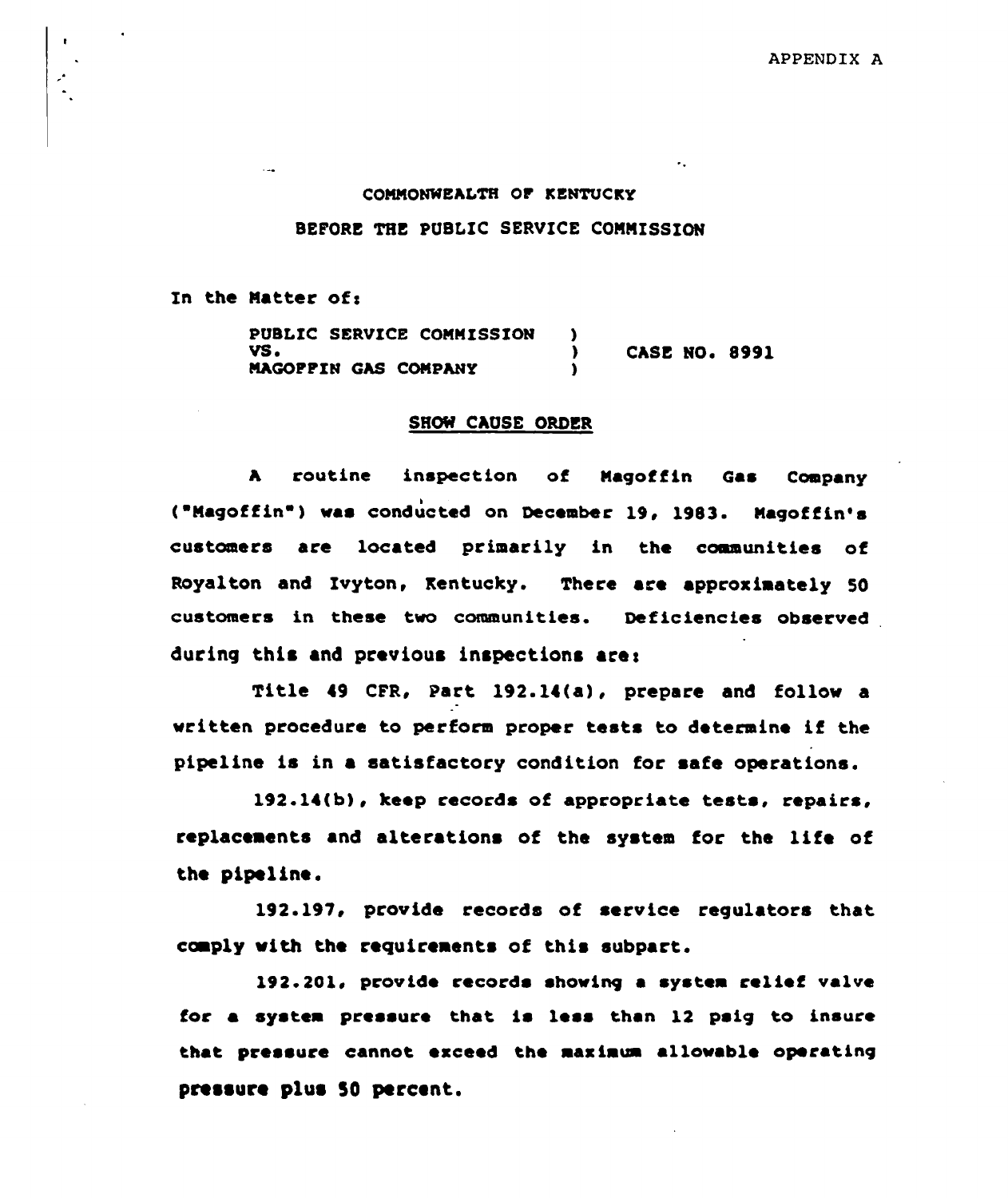192.285, provide records to insure that employees are qualified to install and sake repairs to plastic pipe.

 $\mathbf{I}$ 

 $\mathbf{v}_1$ 

192.363, provide records to insure that service line valves meet the requirements of this subpart,

192.453, establish cathodic protection procedures to be carried out by a person experienced and trained in pipeline corrosion control methods.

192.503, provide records of test results for new segments of pipeline that meet the requirements of this subpart.

192.603, establish a written operating and maintenance plan that incorporates requirements of 192.605.

192.614, provide a written daaage prevention progren as specified by this subpart.

192.615, provide a written emergency plan that complies with this subpart.

 $192.625(f)$ , conduct periodic sampling of combustible gases to assure the proper concentration of odorant in accordance with this section.

192.701, provide line markers for distribution gas mains that conform to 192.707(d).

192.723, provide a periodic leakage survey that conforms to this subpart.

807 KAR 5:006, Section 15, maintain meter history test cards that provide information sufficient to comply with this section.

 $-2-$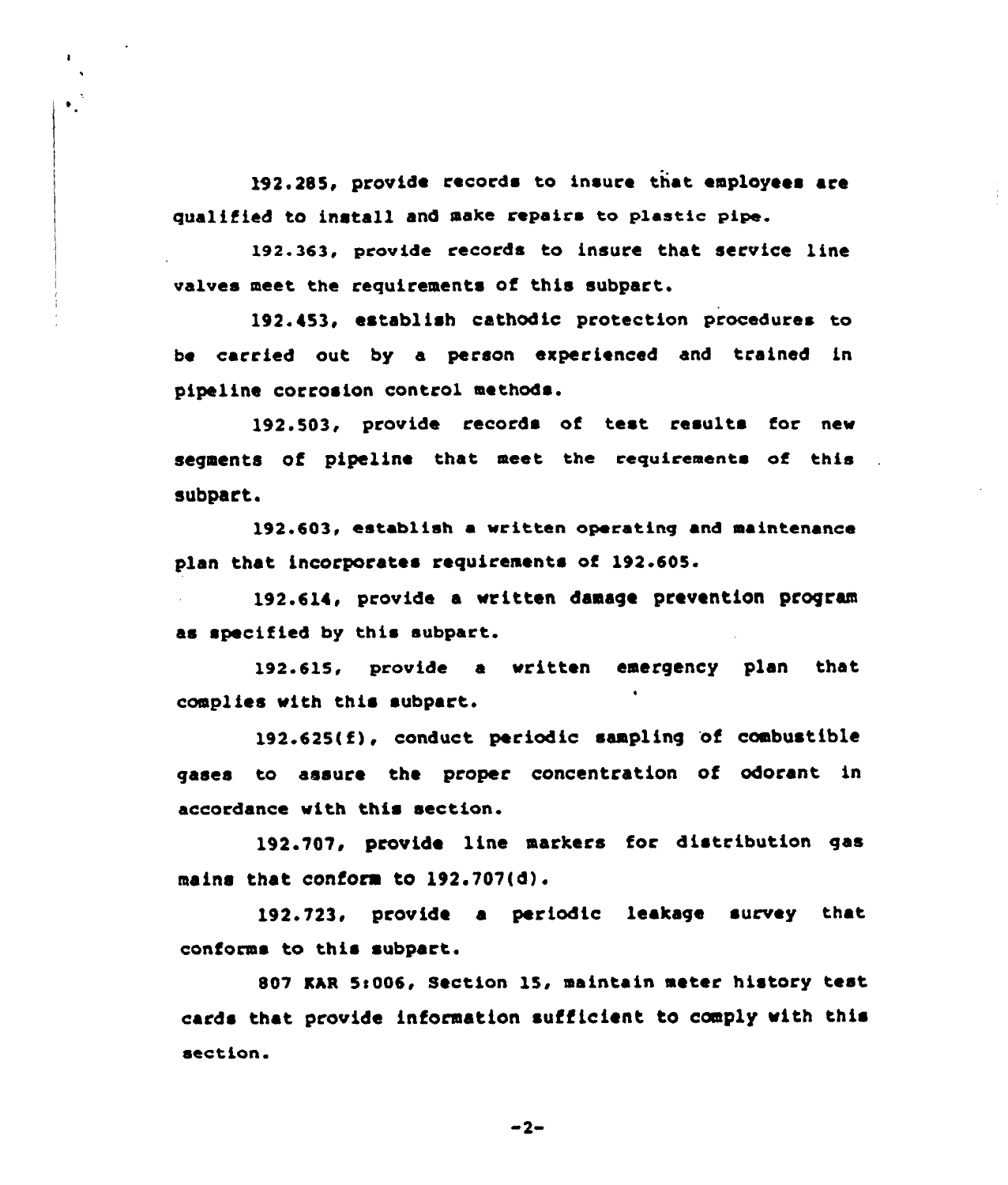807 KAR 5:006, Section 17, provide system maps and records necessary to comply with this section.

807 KAR 5:021, Section 20(a), provide meter tests on all domestic meters at 10-year intervals as specified in this section.

Due to the lack of progress by Nagoffin to coaply with existing regulations, the Commission HEREBY ORDERS that Nagoffin shall appear at the offices of the Public Service Commission at Frankfort, Kentucky, on the 4th day of April, 1984, at 10:00 a.m., Eastern Standard Time, to show cause, if any it can, why it should not be subject to the penalties prescribed under KRS 278.990 and KRS 278.992 for non-compliance with existing rules and regulations.

Done at frankfort, Kentucky, this l4th day of March, 1984.

By the Commission

## ATTEST:

 $\frac{1}{4}$ 

**Secretary**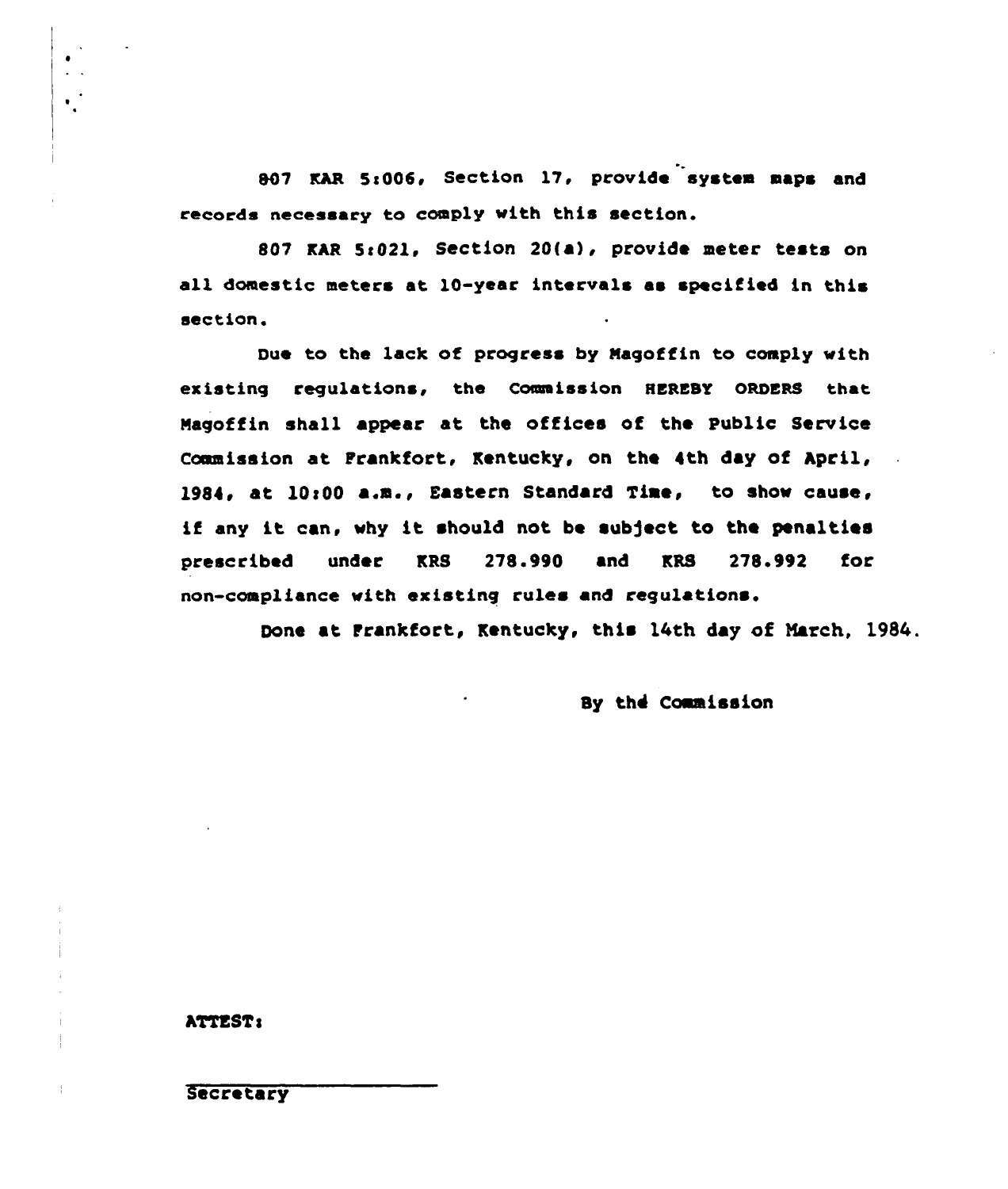#### COMMONWEALTH OF KENTUCKY

#### BEFORE THE PUBLIC SERVICE COMMISSION

0 \* <sup>~</sup>

In the Matter of:

t

PUBLIC SERVICE COMMISSION VS <sup>~</sup> MAQOFFXN QAS COMPANY  $\frac{1}{2}$ CASE NO. 8991 )

#### 0 R <sup>D</sup> E <sup>R</sup>

On March 14, 1984, the Commission entered its Order directing Magoffin Gas Company (Magoffin Gas) to appear at the Commission's offices on April 4, 1984, (subsequently rescheduled for May 15, 1984) to show cause why it should not be subject to the penalties prescribed in KRS 278.990 and KRS 278.992 for non-compliance with certain rules and regulations.

An investigation by the Commission has determined that Magoffin Gas has made considerable progress and has agreed to correct other deficiencies on a scheduled basis.

The Commission, having considered the matter and being advised, is of the opinion and finds that, in view of the progress made by Magoffin Gas and its commitment to make further improvements, the hearing scheduled May 15, 1984, at 10:00 a.m. should be cancelled and this case should be dismissed, sub)ect to being redocketed in the event the remaining deficiencies are not corrected in accordance with a schedule of compliance to be filed with and approved by the Commission by Magoffin Gas.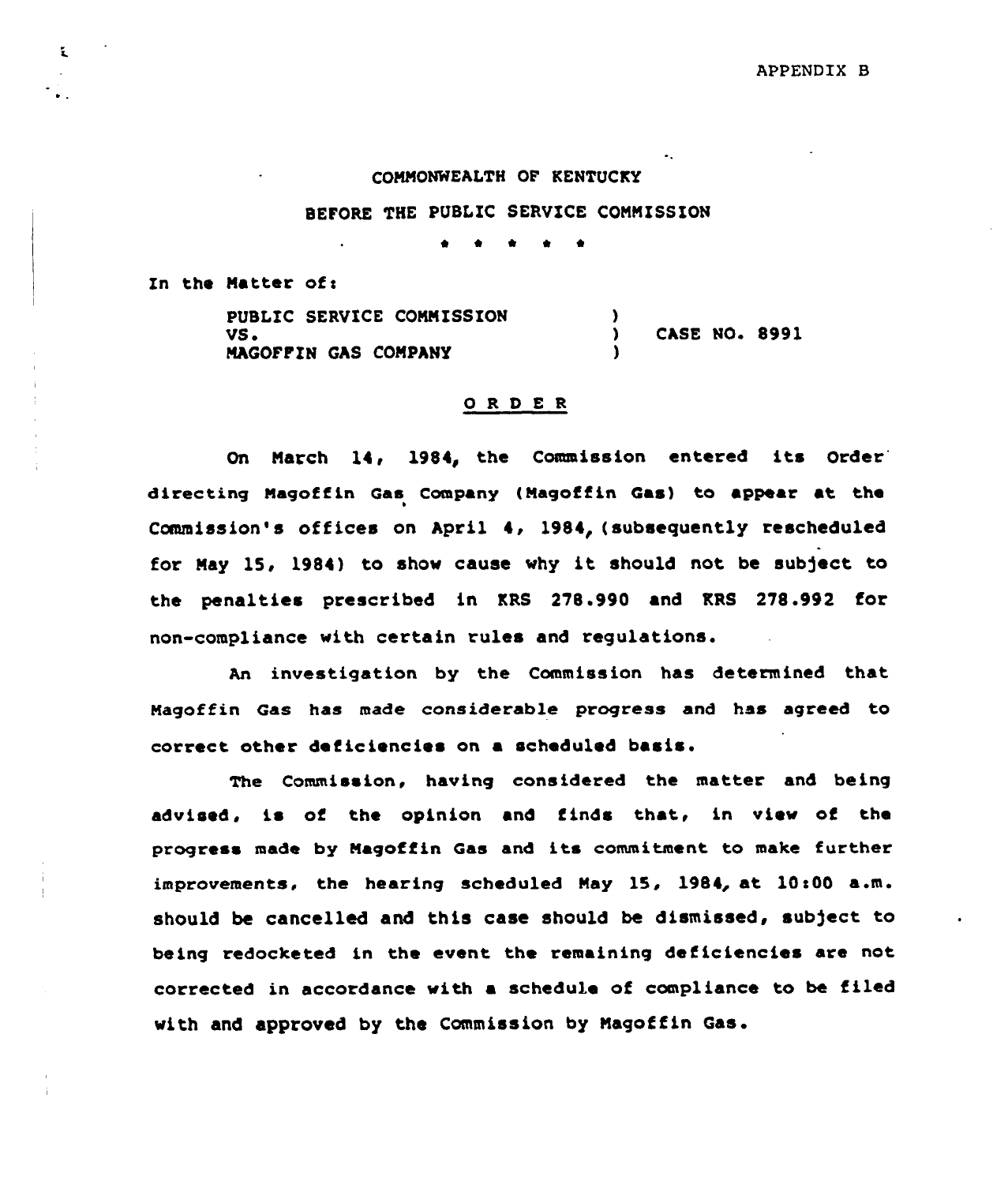IT IS THEREFORE ORDERED That the hearing scheduled May 15, 1984, at 10:00 a.m. be and it hereby is cancelled and this case be and it hereby is dismissed subject to being redocketed in the event the remaining deficiencies are not corrected by Magoffin Gas in accordance with a plan and schedule to be filed with and approved by the Commission.

IT IS FURTHER ORDERED That Nagoffin Gas shall file with the Commission by May 30, 1984, a schedule for correcting the remaining deficiencies.

Done at Frankfort, Kentucky, this 15th day of May, 1984.

### Sy the Commission

ATTESTs

 $\bullet$ 

 $\ddot{\phantom{a}}$ 

**Secretary**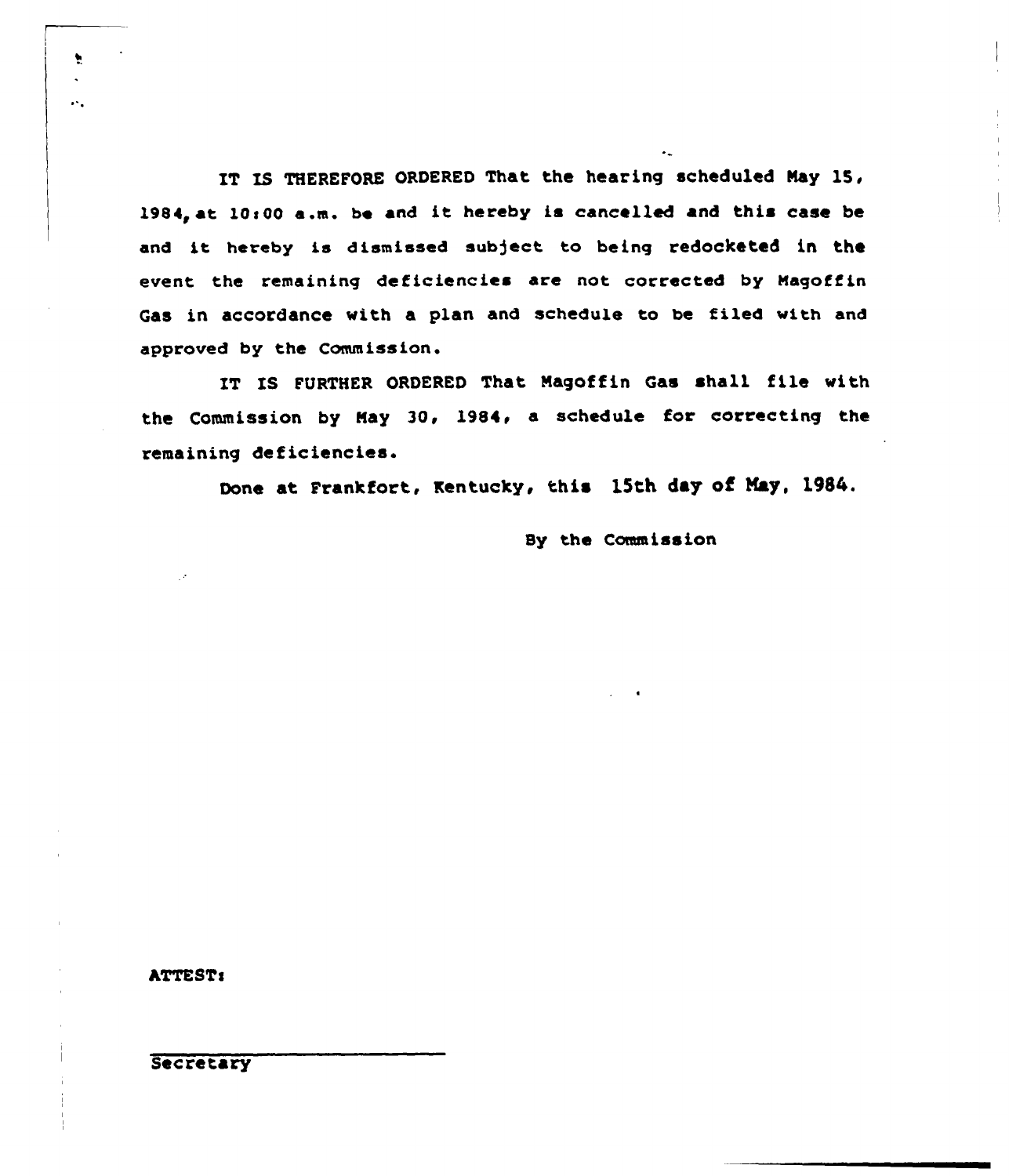### COMMONWEALTH OF KENTUCKY PUBLIC SERVICE COMMISSION

#### ANNUAL COMPREHENSIVE INSPECTION REPORT

Magoffin Gas Company

December 29, 1986

## BRIEF

Magoffin Gas Company (Magoffin) is <sup>a</sup> small intrastate gas distribution company comprised of two separate areas in Magoffin County — Royalton and Ivyton - with an office in Falcon, Kentucky. The new mains in Royalton are 2" polyethylene (p/e) pipe and were installed in 1982. The remainder of the system is old, unprotected steel. There are approximately <sup>47</sup> customers in this

system, 12 of whom are free gas customers. Magoffin has four part-time employees and no full-time employees.

#### INSPECTION

On December 15, 1986, I met with Mr. Jimmy Howard, manager of Magcffin, at the Midwest Well Service office in Oil Springs, Ky. He furnished me with <sup>a</sup> list of <sup>13</sup> meters which had been tested recently by Frank Arnett, a certitied meter man. All other records requested did not exist or were not available. Upon completing the records portion of this inspection, I accompanied Mr. Howard on an inspection tour of the Royalton and Ivyton systems, including the gas wells.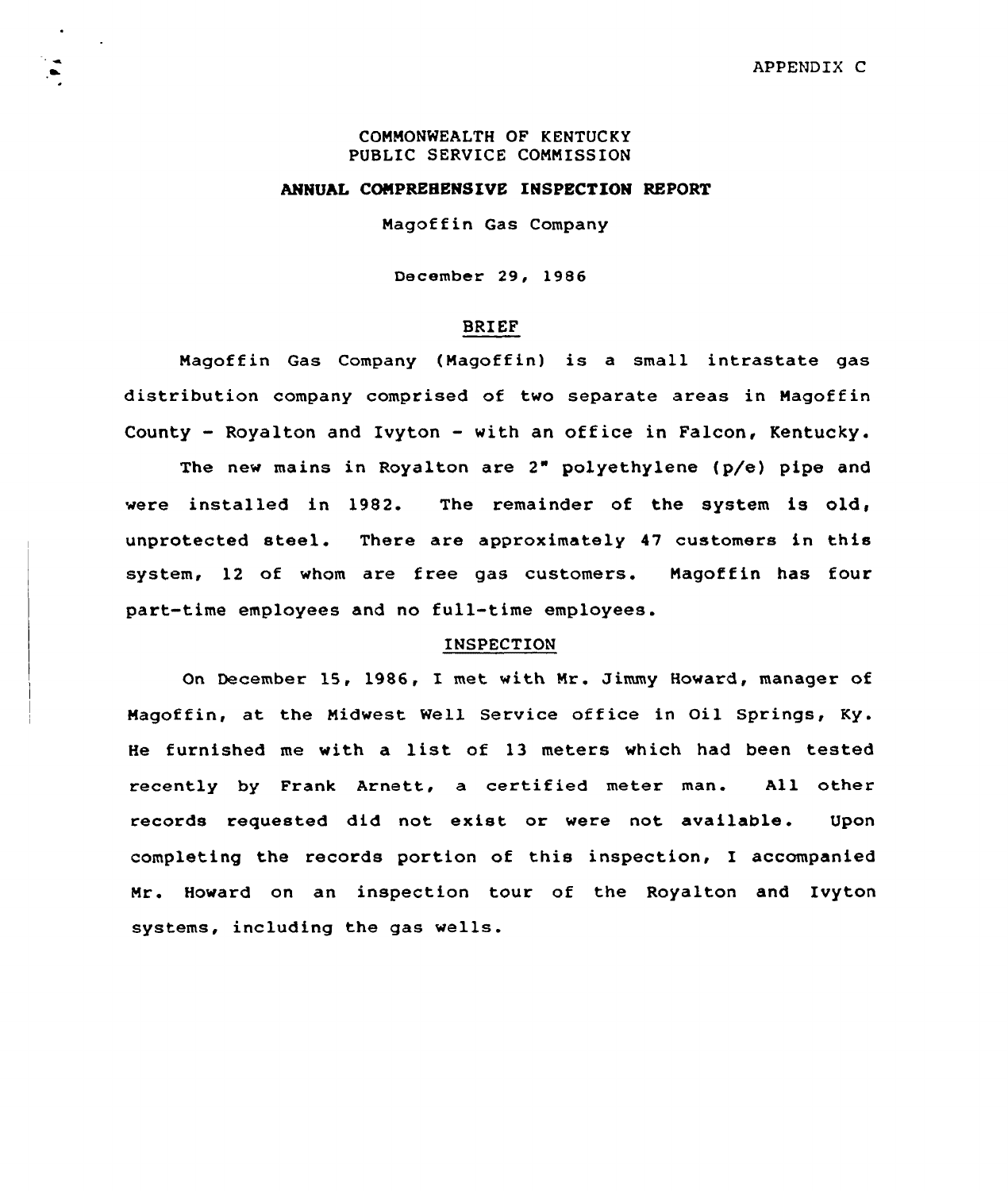Report - Magoffin Gas Company Page 2 December 29, 1986

#### FINDINGS

Based on my findings and interviews with Mr. Howard and Ms. Norma Blevins, the secretary who does some of Magoffin's billings, the following deficiencies exist at Magoffin Gas Company:

- 1. No Operations and Maintenance Plan. (807 KAR 5:022, Sections 13, 14)
- 2. No leak report filed (DOT). (807 KAR 5:027, Sections 2, 3, 4, 5)
- 3. Inadequate meter test records. (807 KAR 5:022, Section 8)
- 4. No procedures for continuing surveillance.\* (807 KAR 5:022, Section 13(7)]
- 5. No procedures for investigation of failures.» (807 KAR Section 13(10)]
- $6.$ No records of patrolling gas facilities.\* [807 KAR 5:022, Section 14{12)]
- 7. No regulators and relief valve annual records.» [807 KAR 5s022, Section 14(21)]
- $8.$ No main line valve inspection records.» [807 KAR 5:022, Section 14(25)]
- 9. No meter history records.\* [807 KAR 5:006, Section  $15(1)$ ,  $(2)$ ]
- 10 No customer refund policy.\* (807 KAR 5:006, Section 9)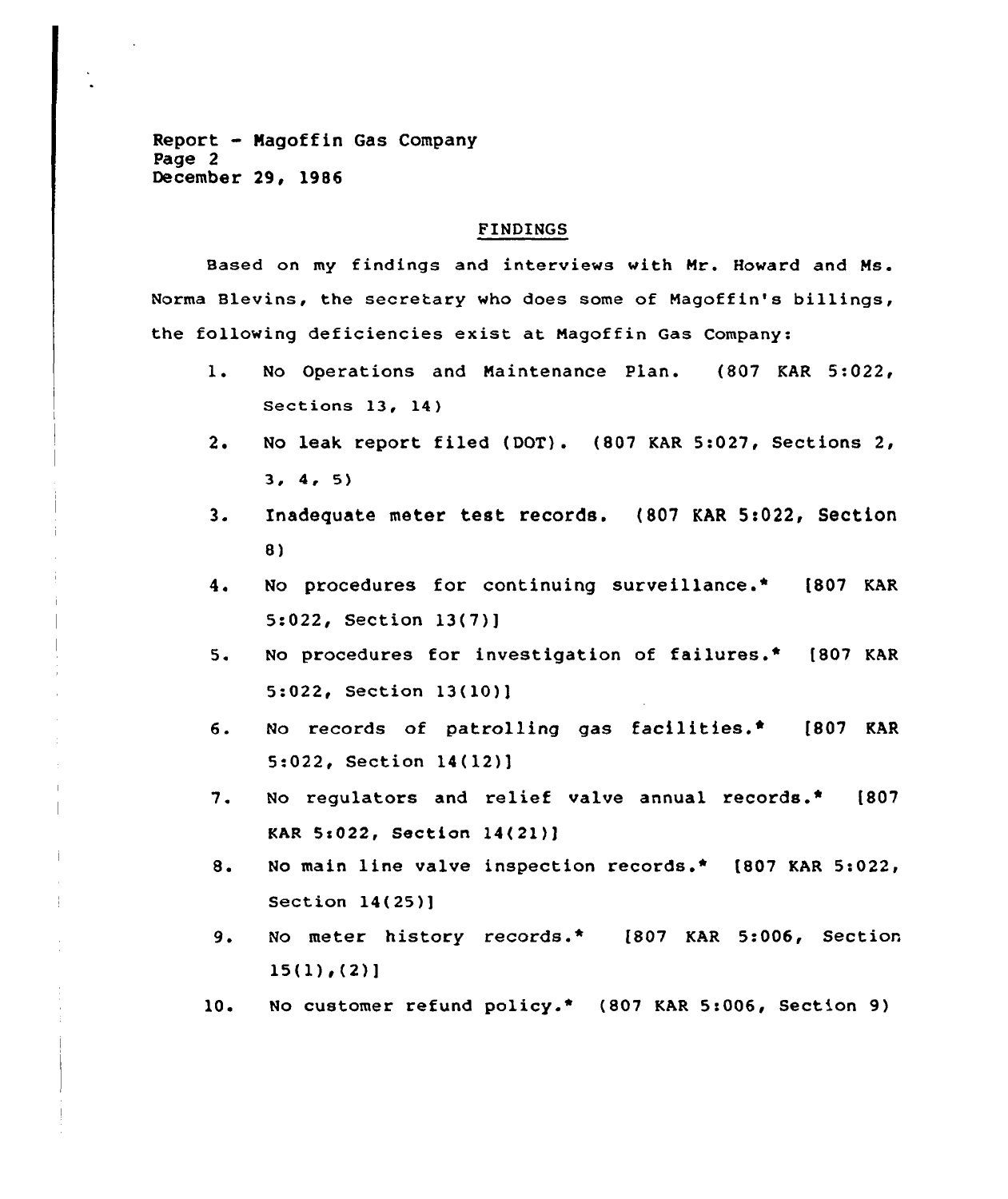```
Report - Nagoffin Gas Company
Page 3
December 29, 1986
```
- 11. No corrosion control records.\* [807 KAR 5:022, Section 10(1)]
- 12. No odorization records.\* [807 KAR 5:022, Section 13(17)]
- 13. No qualified person to perform cathodic protection.\*  $[807$  KAR 5:022, Section  $10(3)$ ]
- 14. No corrosion surveys performed.\* (807 KAR Section  $10(6)$ ]
- $15.$ No written emergency plan.\* [807 KAR 5:022, Section 13(9)]
- 16. No written damage prevention program.\* [807 KAR 5:022, Section 13(8)]
- 17. Meter #3269950 has black plastic water pipe connected with radiator type hose clamp. (807 KAR 5:022, Section  $5<sub>1</sub>$
- 18 Regulator blocked open at meter 4191998.
- '9. Orange plastic p/e pipe aboveground from meter 4191998 to residence. (807 KAR 5:022, Section 7(5)]
- 20. Abandoned meter location not locked closed or plugged.  $[807$  KAR 5:022, Section  $14(15)(d)$  1,2,3]
- 21. Rusty meter sets throughout system. [807 KAR 5:022, Section 10(16)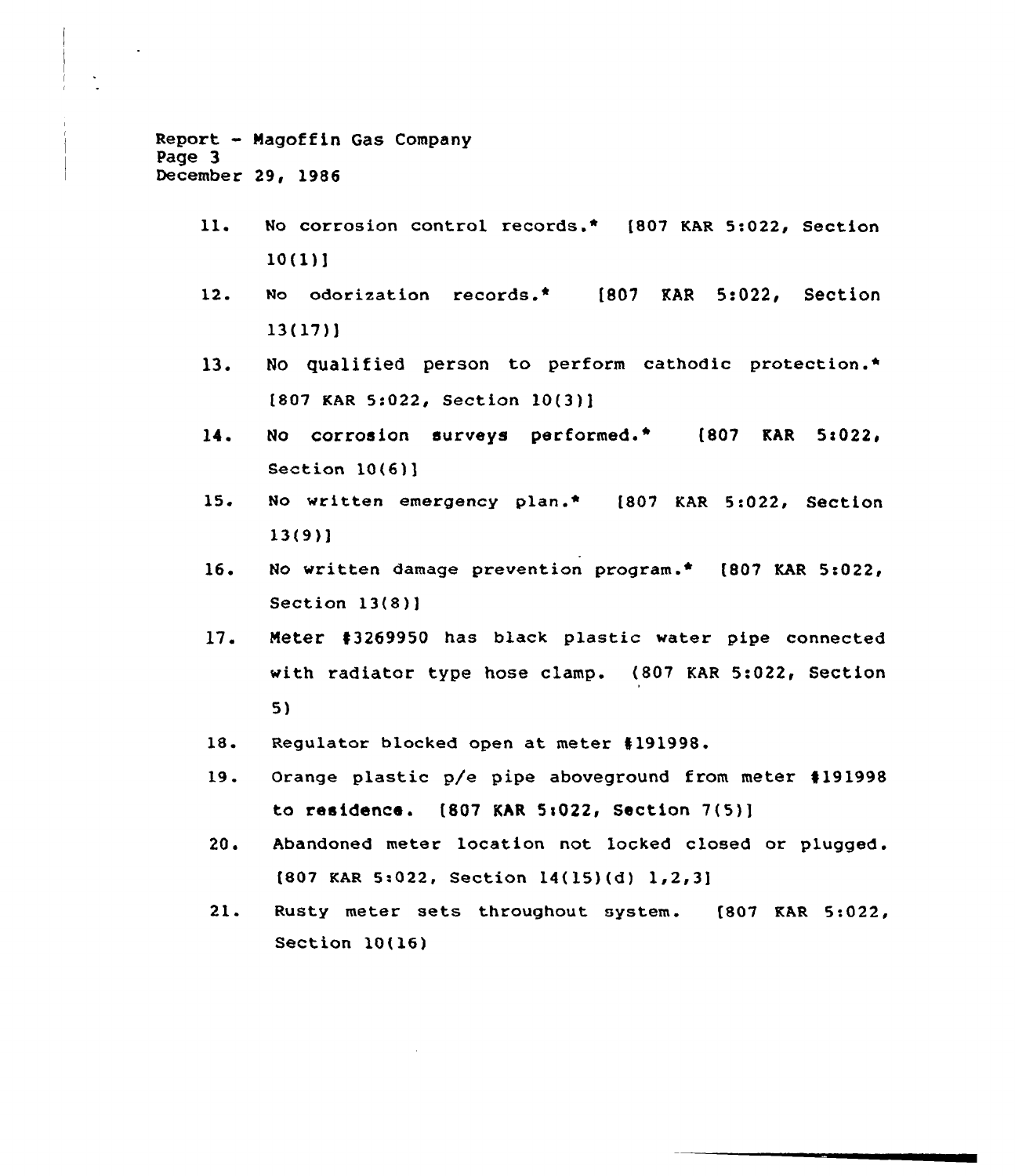Report — Magoffin Gas Company Page 4 December 29, 1986

> 22. Gas leak underground at meter #191998. (807 KAR 5:022, Section 14) This meter set is loose and is laying over on its side. (Photo from previous inspection.)

\*Indicates violations reported in previous inspections, some dating back to at least 1982.

#### RECOMMENDATIONS

Magoffin Gas Company has been cited for many of the above violations on inspections dating back to 1982. It is therefore recommended that a show cause order accompany this report ordering Magoffin to present to the Commission, if it can, reasons why it need not comply with state regulations or be penalized for not correcting the repeated violations.

Respectfully submitted,

m. L. Roque

Marcus L. Rogers *Coll*<br>Utility Investigator

MLR/m11

 $\frac{1}{4}$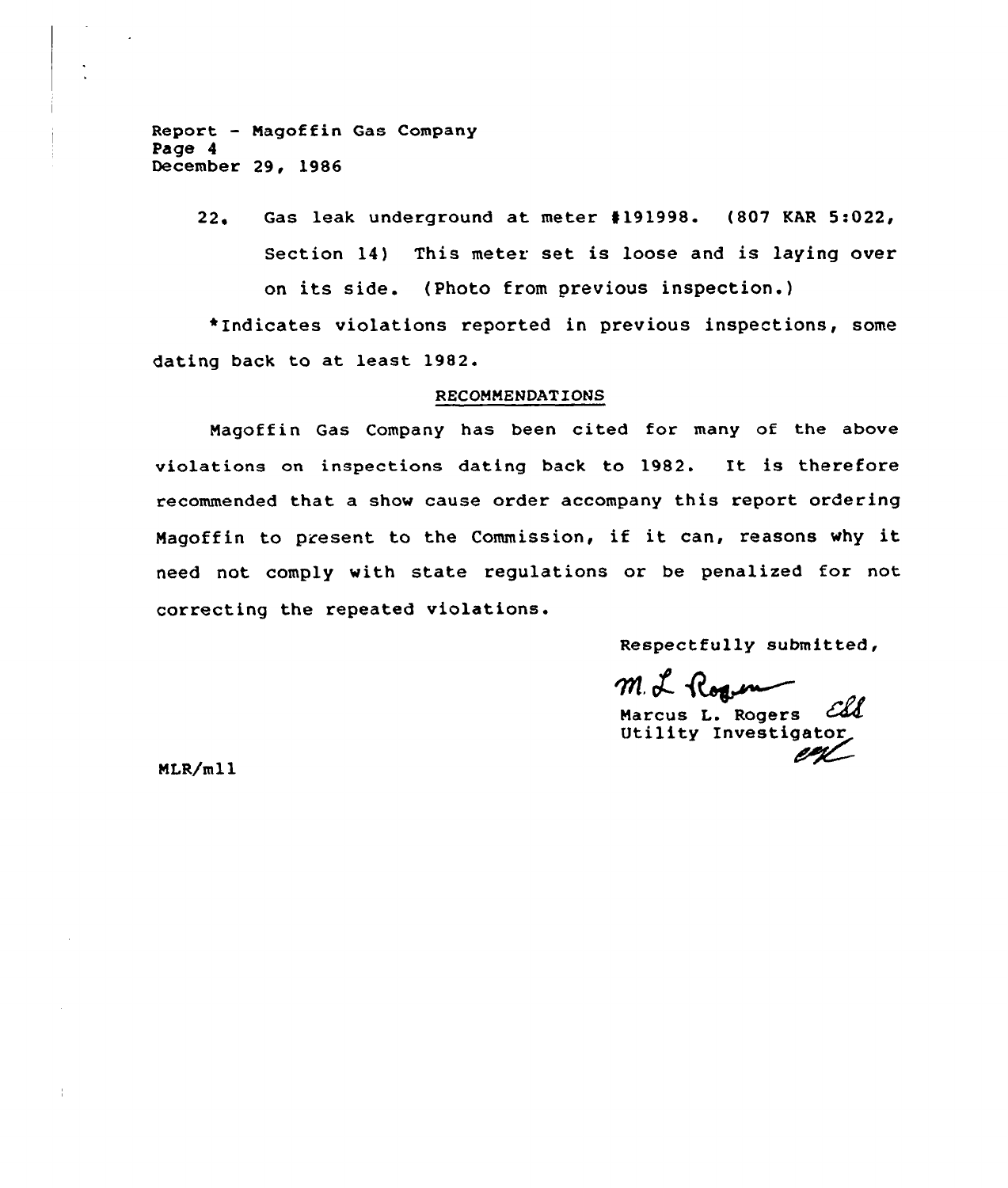# MAGOFF IN GAS COMPANY Royalton System

Two views of exposed plastic<br>service line<br>to madular home --needs cover and<br>proper fittings.

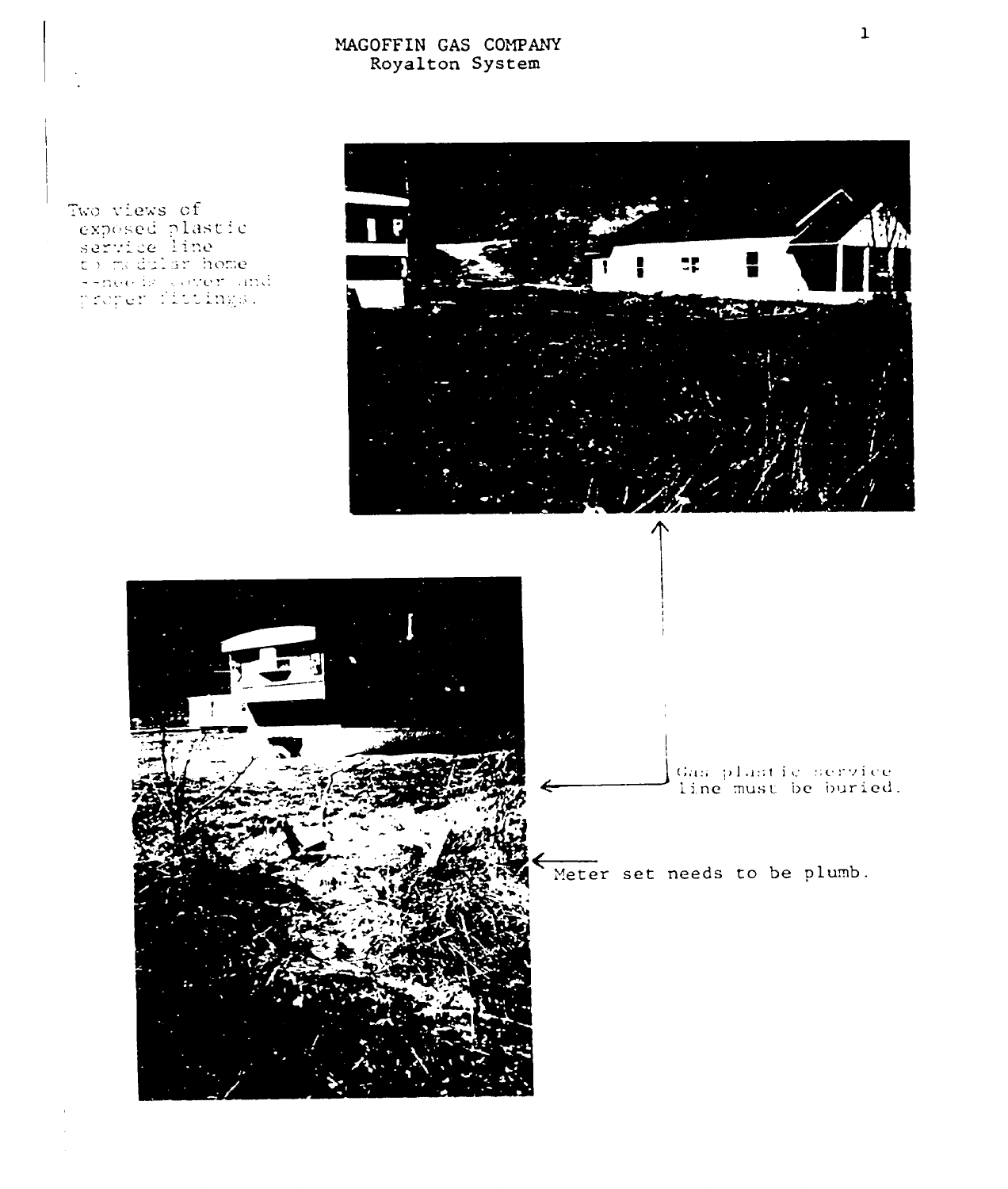# MAGOFFIN GAS COMPANY

Ivyton System



Two views of bare, exposed gas main and drip installation--signs of fire having been burnt under gas lines and equipment.

Pepered gar times.

 $\sqrt{2}$  $\mathbb{R}^2$ 

 $\bar{1}$ 

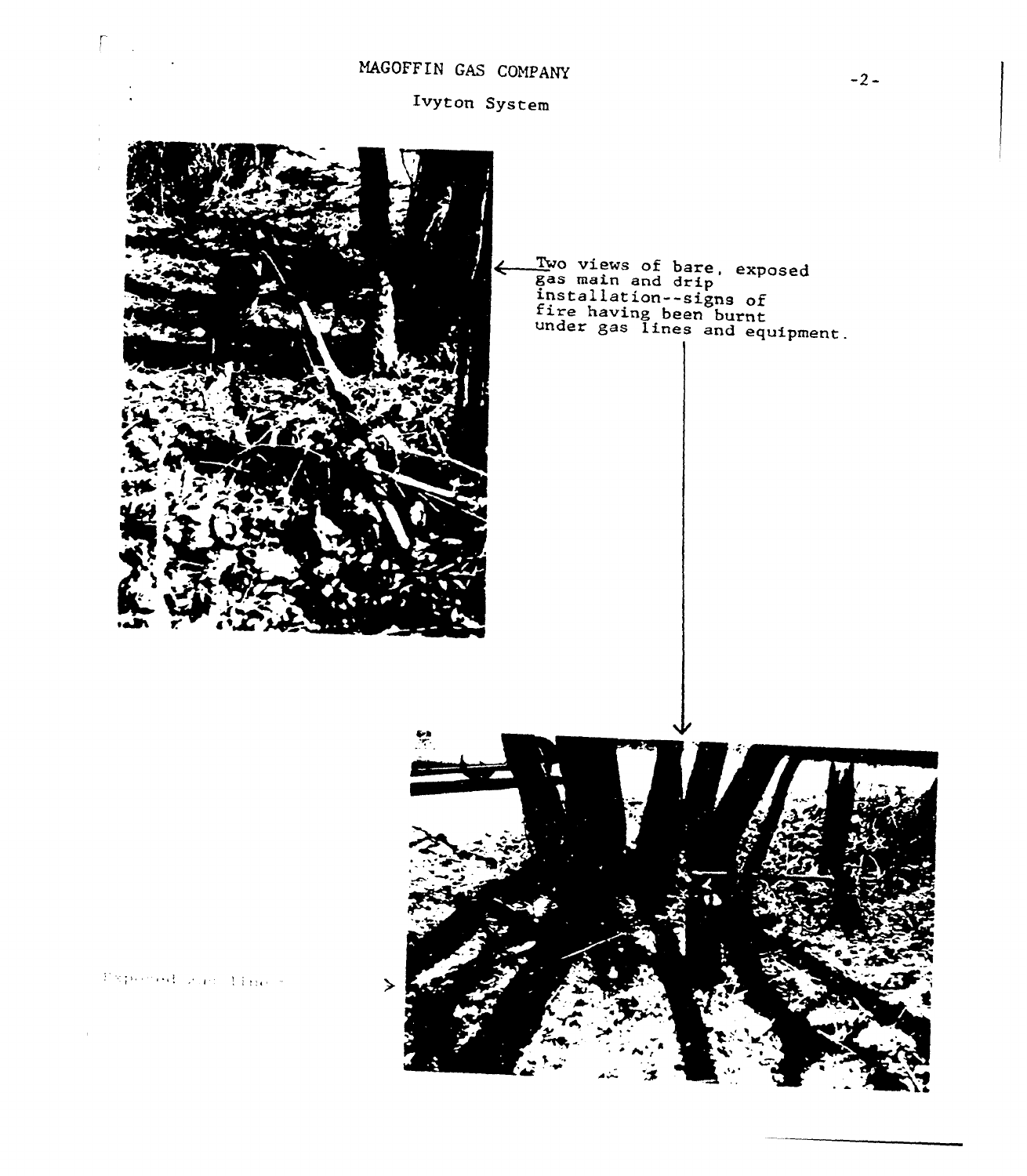

MAGOFFIN GAS COMPANY

Ivyton System

Customers meter service<br>setting --signs of fire having been burnt unde gas pressure regulator.

Customer mater service <code>Customer mater servi</code><br>setting -- shows rus and neglect.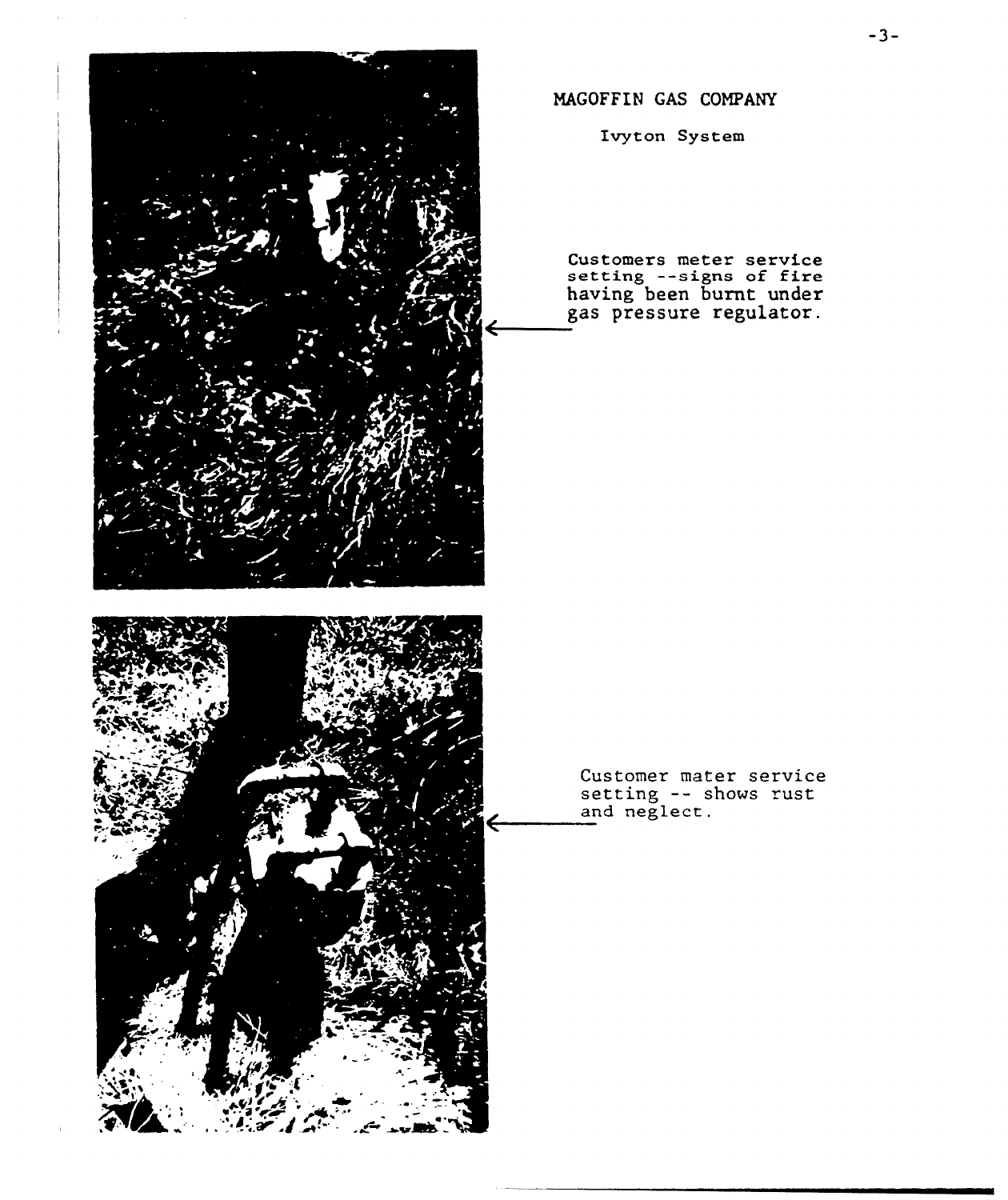MAGOFFIN GAS COMPANY

Royalton System



One of the gas «el ls  ${\tt supp}$ lyin rhe Royalton  $8$ ystem.

 $Exposed$  plasti

and the control and the

 $\mathbb{R}^2$ 

eustomer service<br>line with